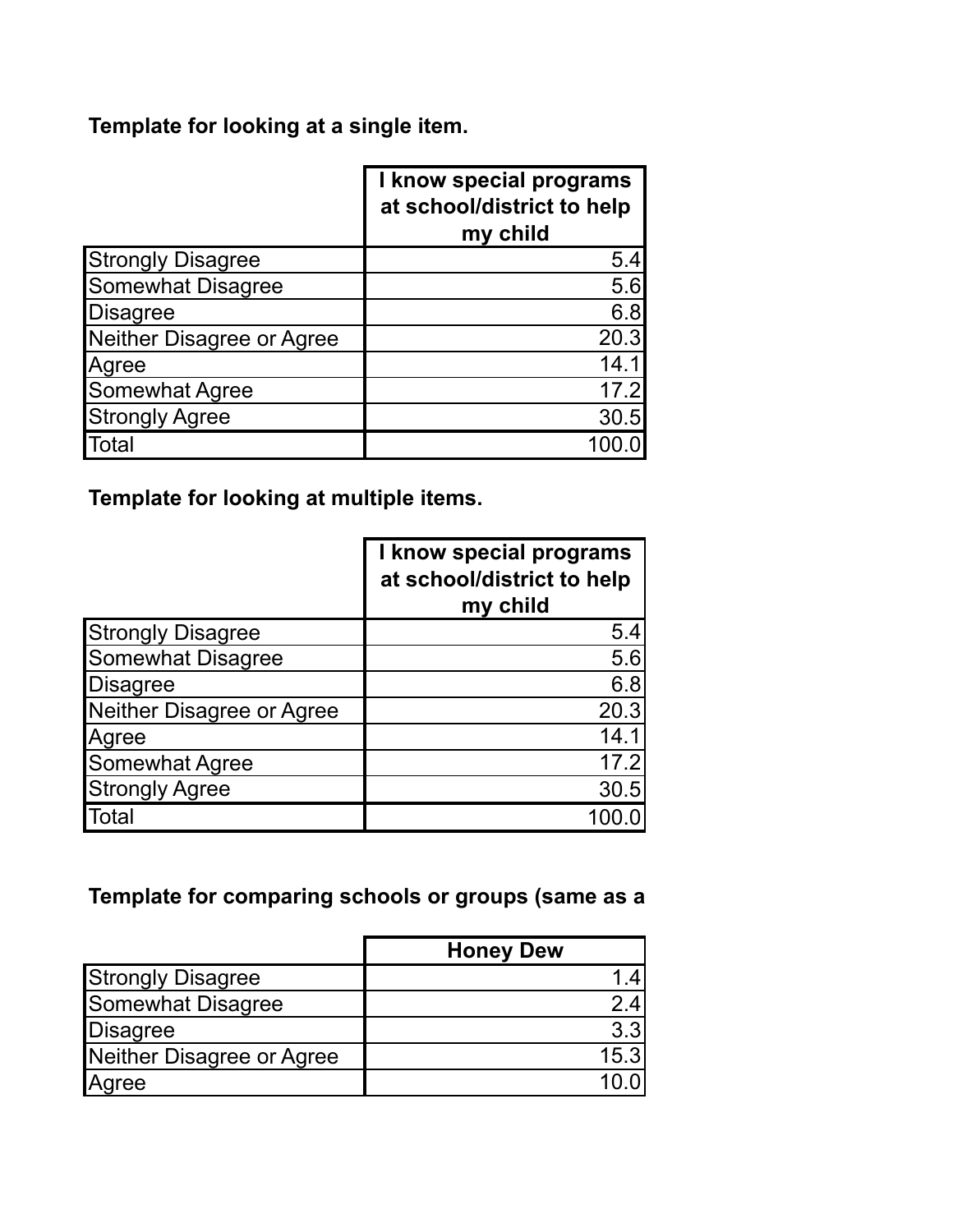| <b>Somewhat Agree</b> | 21   |
|-----------------------|------|
| <b>Strongly Agree</b> | 45.9 |
| <b>Total</b>          | 1000 |

### Template for multiple items as part of an overall indica

|                           | <b>OVERALL</b> |
|---------------------------|----------------|
| <b>Strongly Disagree</b>  | 3.8            |
| Somewhat Disagree         | 2.9            |
| <b>Disagree</b>           | 6.3            |
| Neither Disagree or Agree | 15.6           |
| Agree                     | 13.5           |
| Somewhat Agree            | 18.1           |
| <b>Strongly Agree</b>     | 39.8           |
| <b>Total</b>              |                |

I know what my child will learn in schoo

I know who to talk with at school about concerns w child's education

I know the community resources to help my child

I understand the steps my child needs for colleg

I know how well my child is doing academically in school

I know special programs at school/district to help my chil

**OVERAL**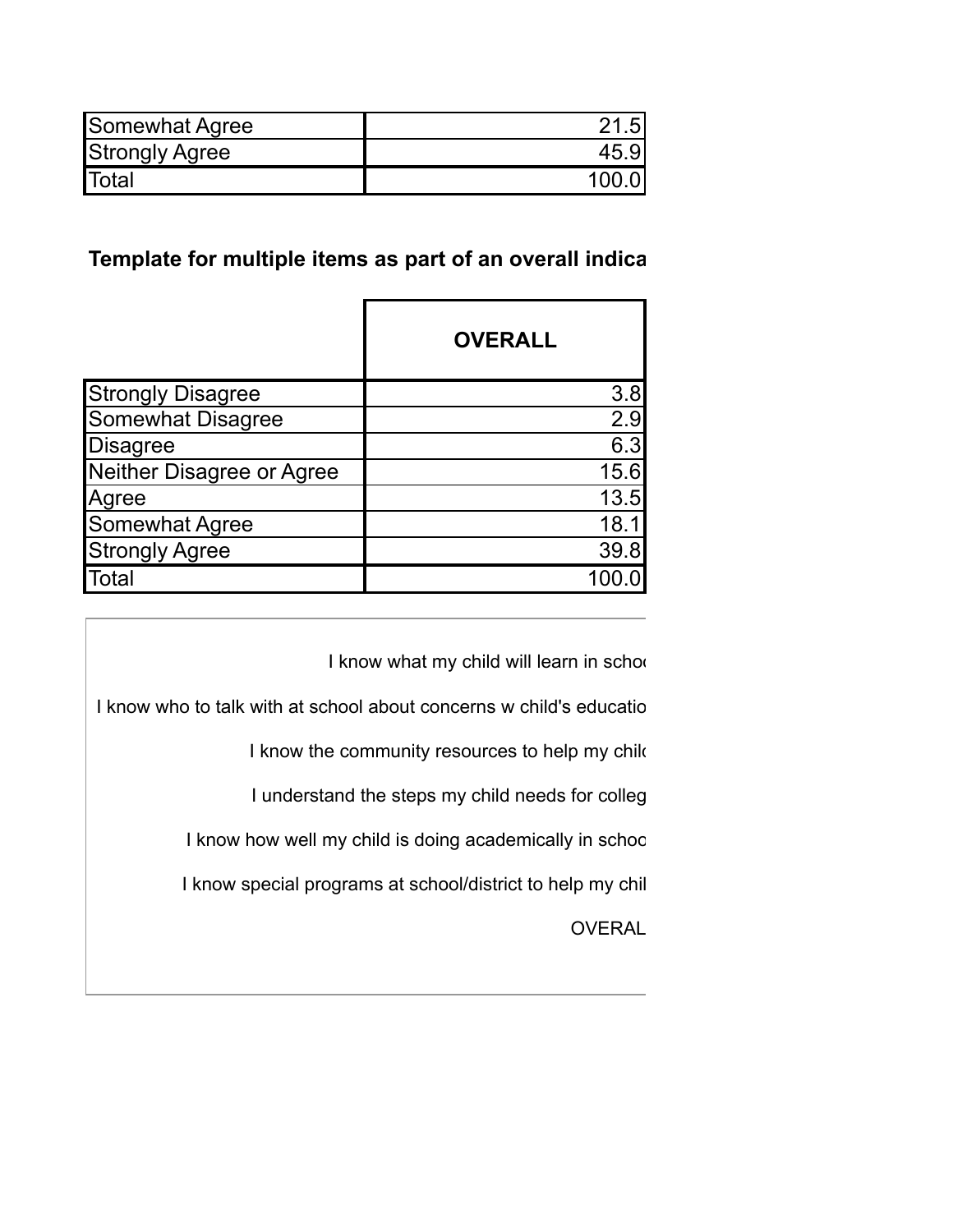

| I know how well my child<br>is doing academically in<br>school. |  |
|-----------------------------------------------------------------|--|
| 2.1                                                             |  |
| 2.1                                                             |  |
| 3.6                                                             |  |
| 12.6                                                            |  |
| 13.9                                                            |  |
| 21.9                                                            |  |
| 44.0                                                            |  |
| 100.0                                                           |  |

I know how well my child is d

I know special programs at so

## bove!)

| <b>Highlands</b> |      |
|------------------|------|
|                  | 2.8  |
|                  |      |
|                  | 3.9  |
|                  | 9.4  |
|                  | 18.3 |

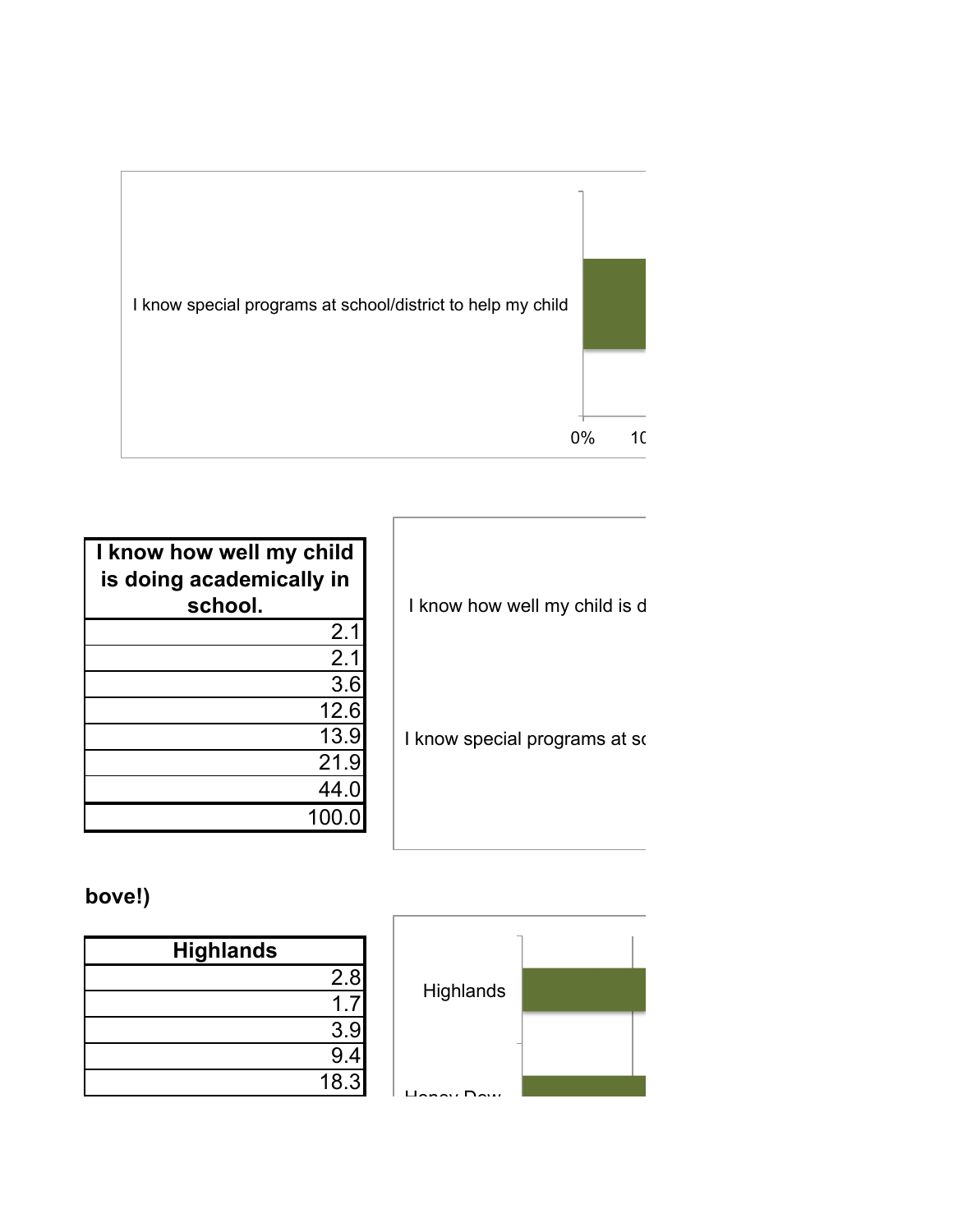

| 22.2  |
|-------|
| 41.7  |
| 100.0 |

#### **Tempels** items as  $\mathbf{r}$

| I know special programs at | I know how well my child is |
|----------------------------|-----------------------------|
| school/district to help my | doing academically in       |
| child                      | school.                     |
| 5.4                        | 2.1                         |
| 5.6                        | 2.1                         |
| 6.8                        | 3.6                         |
| 20.3                       | 12.6                        |
| 14.1                       | 13.9                        |
| 17.2                       | 21.9                        |
| 30.5                       | 44.0                        |
|                            |                             |

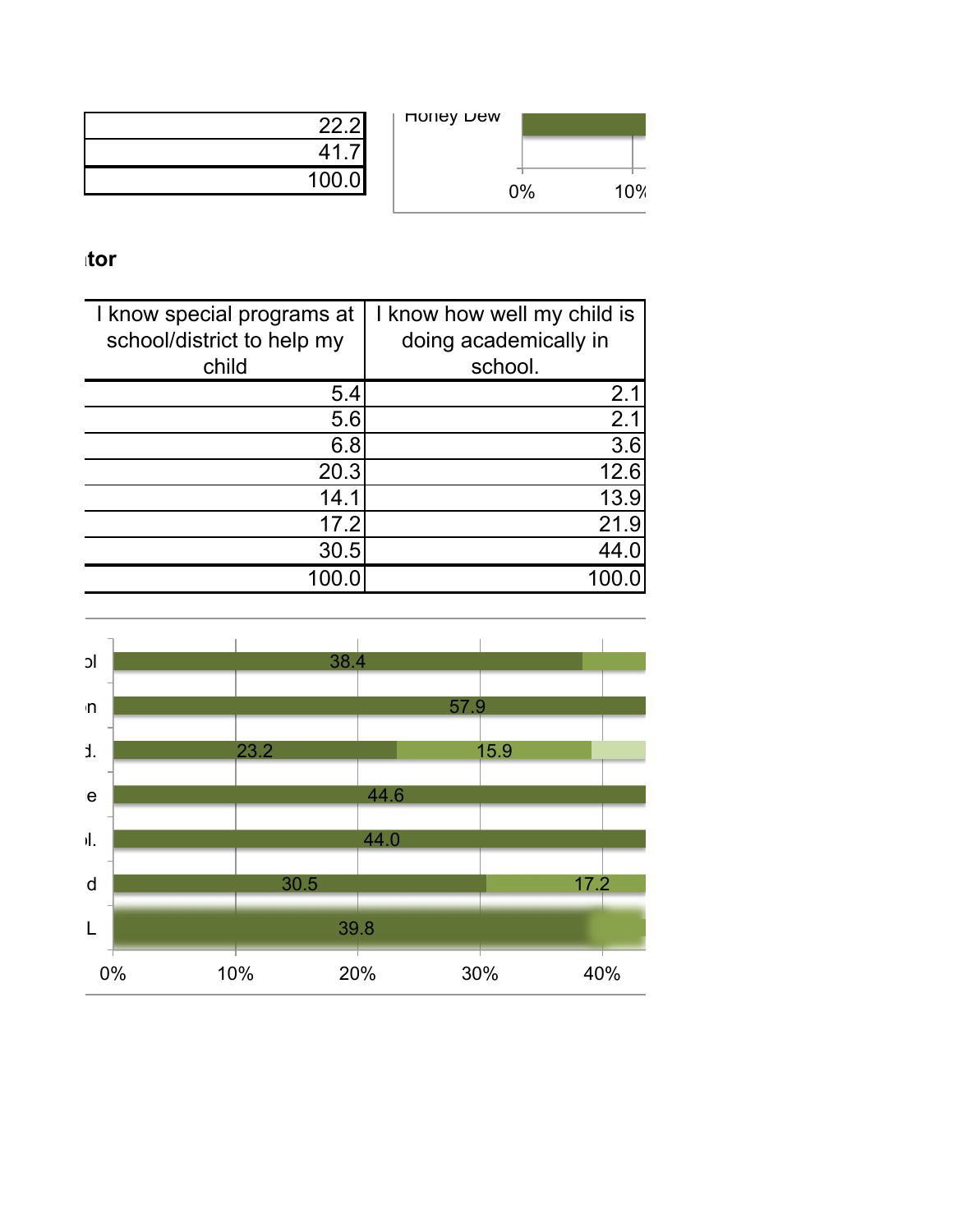



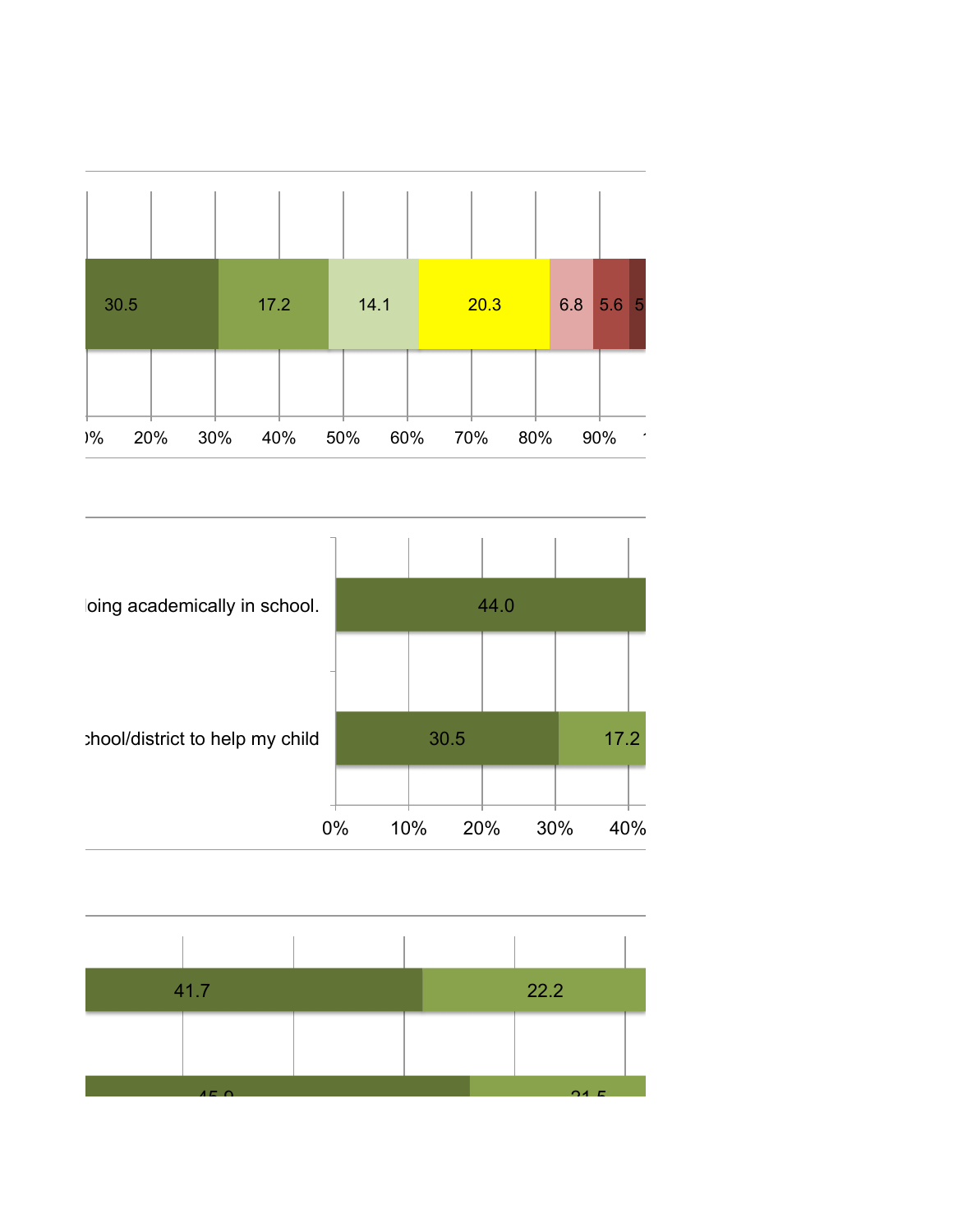|   | 45.9 |     |     |     | Z1.5 |  |
|---|------|-----|-----|-----|------|--|
|   |      |     |     |     |      |  |
| o | 20%  | 30% | 40% | 50% | 60%  |  |

| I understand the steps my<br>child needs for college | I know the community<br>resources to help my child. |
|------------------------------------------------------|-----------------------------------------------------|
| 4.7                                                  | 6.4                                                 |
| 1.4                                                  | 3.9                                                 |
| 5.2                                                  | 14.0                                                |
| 16.0                                                 | 20.7                                                |
| 13.8                                                 | 15.9                                                |
| 14.3                                                 | 15.9                                                |
| 44.6                                                 | 23.2                                                |
|                                                      |                                                     |

| 23.0 |      |     | 13.8 |      | 14.1 |      |      |
|------|------|-----|------|------|------|------|------|
|      |      |     | 16.1 |      | 9.6  |      | 9.9  |
| 15.9 |      |     | 20.7 |      |      | 14.0 |      |
|      | 14.3 |     | 13.8 |      |      | 16.0 |      |
|      | 21.9 |     |      | 13.9 |      |      | 12.6 |
|      | 14.1 |     |      | 20.3 |      |      | 6.8  |
| 18.1 |      |     | 13.5 |      | 15.6 |      |      |
| 50%  |      | 60% |      | 70%  | 80%  |      | 9    |